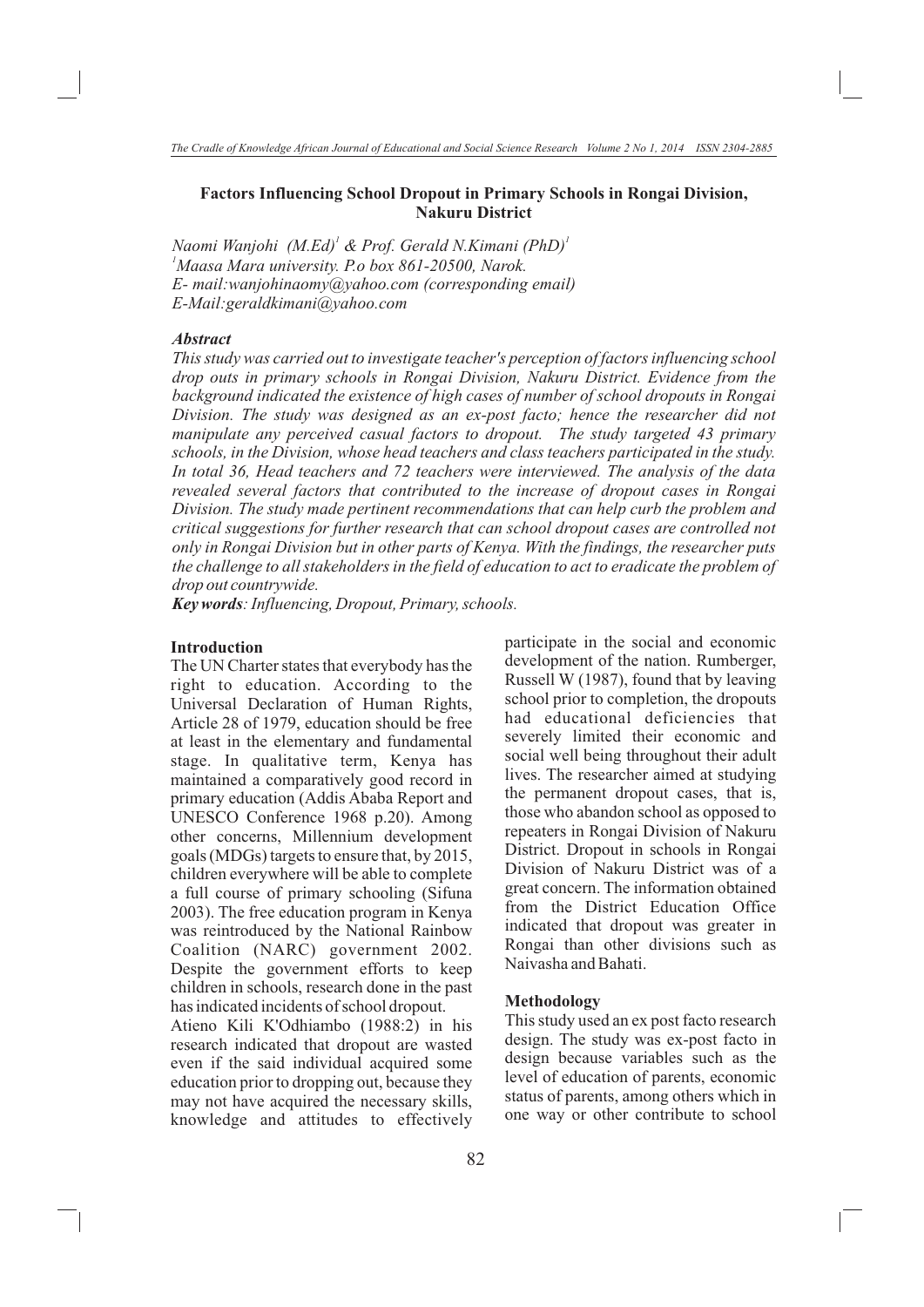dropout could not be manipulated. The researcher relied on events that have already taken place. Hence, the researcher did not manipulate any causal factors to dropout. The study targeted 43 primary schools, in the Division, whose head teachers and class teachers participated in the study. 36 schools were selected and simple random selection was used to determine the schools to constitute the sample from the 47 schools. In total 36, Head teachers and 72 teachers participated in the study.

### **Findings and Discussion**

According to the teachers, 77.5% saw peer dropout as contributing to dropout, while 68% of teachers attributed dropout to alcohol. Other factors contributing to school dropout are poverty and social-economic hardship (68.9%), followed by poor performance (68.1%), single parenthood (62.5%). Early pregnancies and marriages of girls (50.7%) also affected and contributed to girls' dropout. According to teachers, others causes which were more pronounced such as alcohol /drug abuse (68.9%) and poor attendance, seem to afflict boys more than girls. When teachers were asked if teachers contribute to drop out cases in schools, 28 5% head teachers denied while 2% responded in affirmative. Few who agreed that teachers contributed to cases of pupil dropping out pointed out that teachers' harshness and discouragement occasionally contributed to cases of pupils dropping out, and those failing to project a positive image discourage pupils to remain in school.

**Table 1:** Teachers Perception of Measures Taken by Schools to Curb School Dropout Cases in Rongai Division

| <b>Measure</b>                                           | Number of respondents | Percentage |
|----------------------------------------------------------|-----------------------|------------|
| Guiding and counseling of teachers in the school         | 26                    | 81.3       |
| Sensitization of parents on importance of education.     | 25                    | 78.1       |
| Sensitization of pupils on importance of education.      | 24                    | 7.5        |
| Occasional financial and material support.               |                       | 9.4        |
| Encouragement of free school attendance for poor pupils. |                       | 9.4        |

The study revealed that every school in Rongai Division has taken some measures to curb drop out incidences. The common measures so far identified by the head teachers and their teachers were;

- (i) Provision of guidance and counseling services through the appointment of guidance and counseling teachers in the schools (81.3% of the teachers)
- (ii) Sensitization of both the parents and the pupils on the need to take school seriously (78.1 % of those interviewed).
- (iii) Occasional material support for the poor pupils and their families through acts such as provision of food, uniforms and books(9.4 5 of the teachers interviewed )
- (iv) Exempting children from very poor families from paying levies and basic requirements such as uniforms (9.4 % of the teachers interviewed).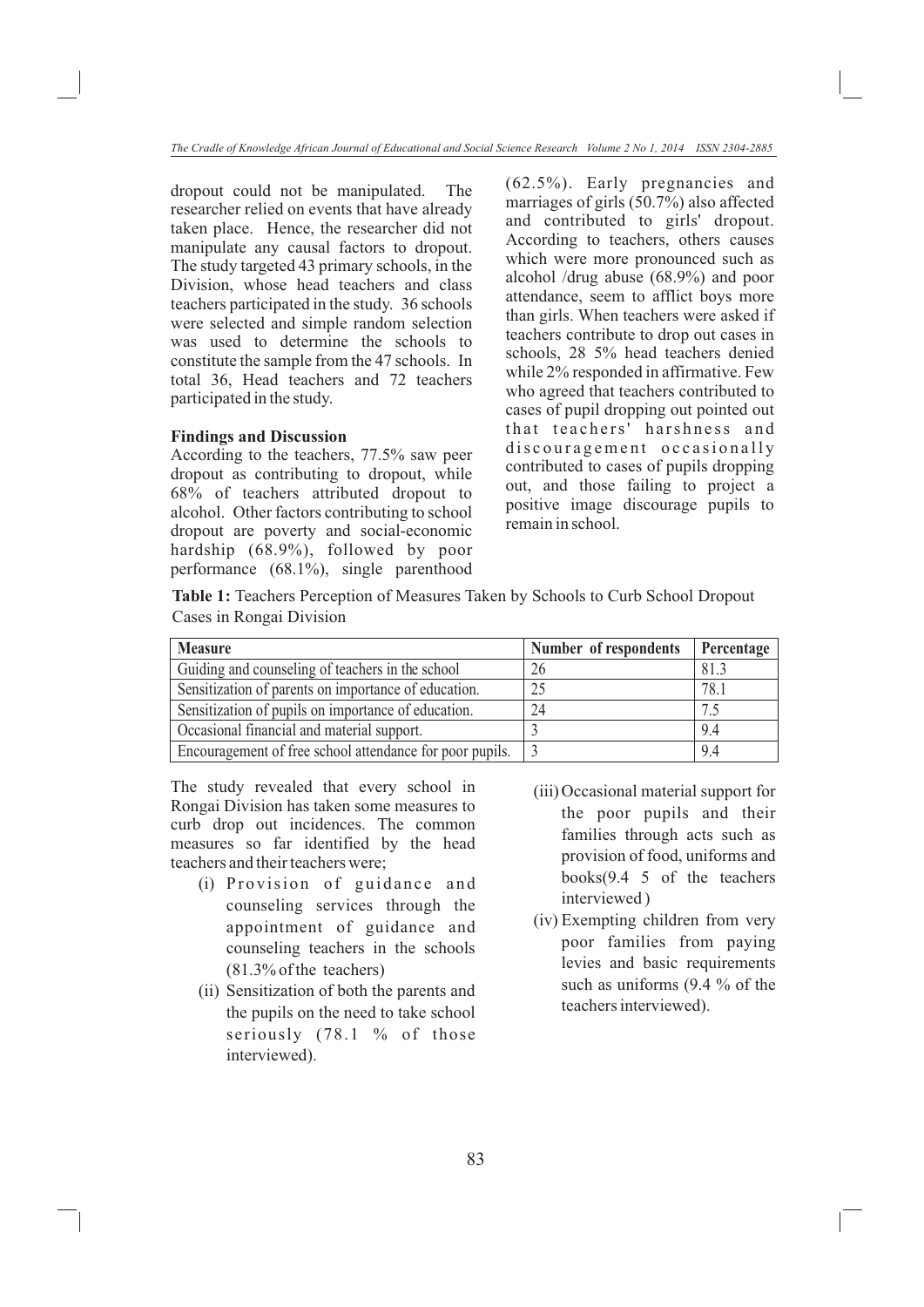| <b>Measure</b>                                                    | Percentage    |
|-------------------------------------------------------------------|---------------|
|                                                                   |               |
| Removal of all levies by the government.                          | 25            |
| Intensification of guidance and counseling in primary schools     | 20            |
| Encouraging and sensitization of parents and pupils.              | 15            |
| Introduction of free feeding programs in schools in the division. | 10            |
| Campaigning against and elimination of drug/alcohol abuse.        | 10            |
| Discouraging and outlawing class repetition in schools.           | 6             |
| Provision of more teachers and schools.                           | 5             |
| Gender sensitization of parents and community.                    | 4             |
| Increased parental responsibility and awareness.                  | 4             |
| Outlawing and elimination of child employment.                    | $\mathcal{D}$ |

**Table 2** Teachers' views on the measures the government can take to curb school drop outs in Rongai Division.

The teachers strongly agreed that removal of levies by the government would contribute to curbing the problem of school dropout (25%) and guidance and counseling of pupils against negative peer pressure (20%). Other possible solutions to school dropout included encouraging parents and pupils (15%), free feeding program in schools and campaigns against elimination of drug / alcohol abuse. Outlawing class repetition, provision of more teachers (5%), sensitization of parents and community (4%) , increasing parental responsibility (4%) and outlawing and elimination of child employment (2%) were also seen as possible solutions to the problem.

# **Conclusions and Recommendations**

This study sought to investigate the particular factors that determine the dropout cases in Rongai Division, Nakuru District. The data collected identified several factors that contribute to the dropping out of pupils from schools as perceived by teachers. These include; Negative peer influence, drugs especially alcoholism, poverty and socialeconomic hardships, among others. From the study teachers identified ways that parents and the community can curb dropout cases. These are: Provision of basic necessities and monitoring of their children's school attendance, campaigns against child labor, early marriages and drug abuse, use of family planning to respond to the economic hardships .From the study the school can contribute to curbing the problem of school drop out by ; guidance and counseling programs by teachers, sensitization of parents and pupils on the importance of education , financial and material support and encouraging the government to provide free education. On the part of the government the teachers perceived the following as the possible solutions to the problems of school dropout; removal of all school levies from school, intensifying guidance and counseling in schools, free feeding school programs, campaigning against drugs/alcohol, outlawing class repetition, provision of more teachers in schools, and outlawing child employment among others. The free primary and secondary education has contributed positively to improve school attendance and retention rate. Miriam Gathigah (2010) in her research remarks that 2010 will go to record in the history of Kenya as the year when the  $1<sup>st</sup>$  batch of pupils to benefit from Education (KCPE). The free primary education which is compulsory saw many children particularly from poor families enjoy an opportunity to be in school. Other measures taken by the government to improve retention rate include employment of more teachers, introduction of bursaries for needy